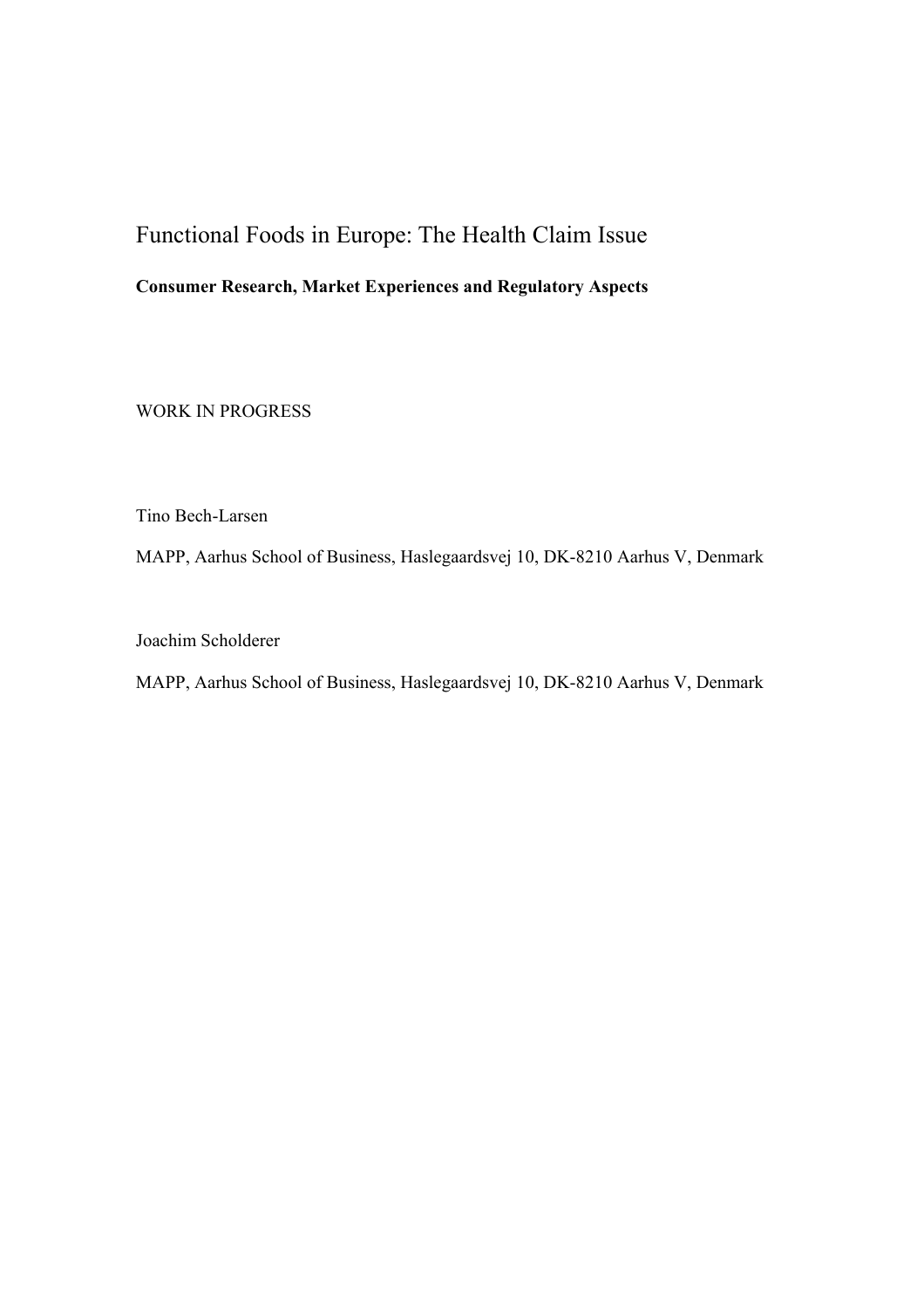#### Abstract

*The world market for functional foods and beverages is highly dynamic, in many ways it must be characterized as an even experimental environment. Compared to the world's largest regional market, Japan, with estimated value sales of US\$11.7 billion in 2003 (Euromonitor, 2004), and the US market, with value sales of US\$10.5 billion, the European markets are less developed, however. Hence, the 2003 values of the "big four" European markets was: UK (US\$2.6 billion), Germany (US\$2.4 billion), France (US\$1.4 billion), and Italy (US\$1.2 billion).* 

*The fact that the European markets for functional foods generally are less developed, compared to US and Japanese markets, has often been attributed to a more restrictive respectively in-consistent health-claim legislation in and between the individual European countries. With the approval by the European Parliament of the main principles of the harmonized regulation COM/2003/0424, this situation is about to change.* 

*This article review the regulatory aspects, the results of consumer research and the marketing strategies regarding the use of health claims for functional foods in Europe; and comment on the correspondence between consumer attitudes, marketing experiences and the new EU regulation.*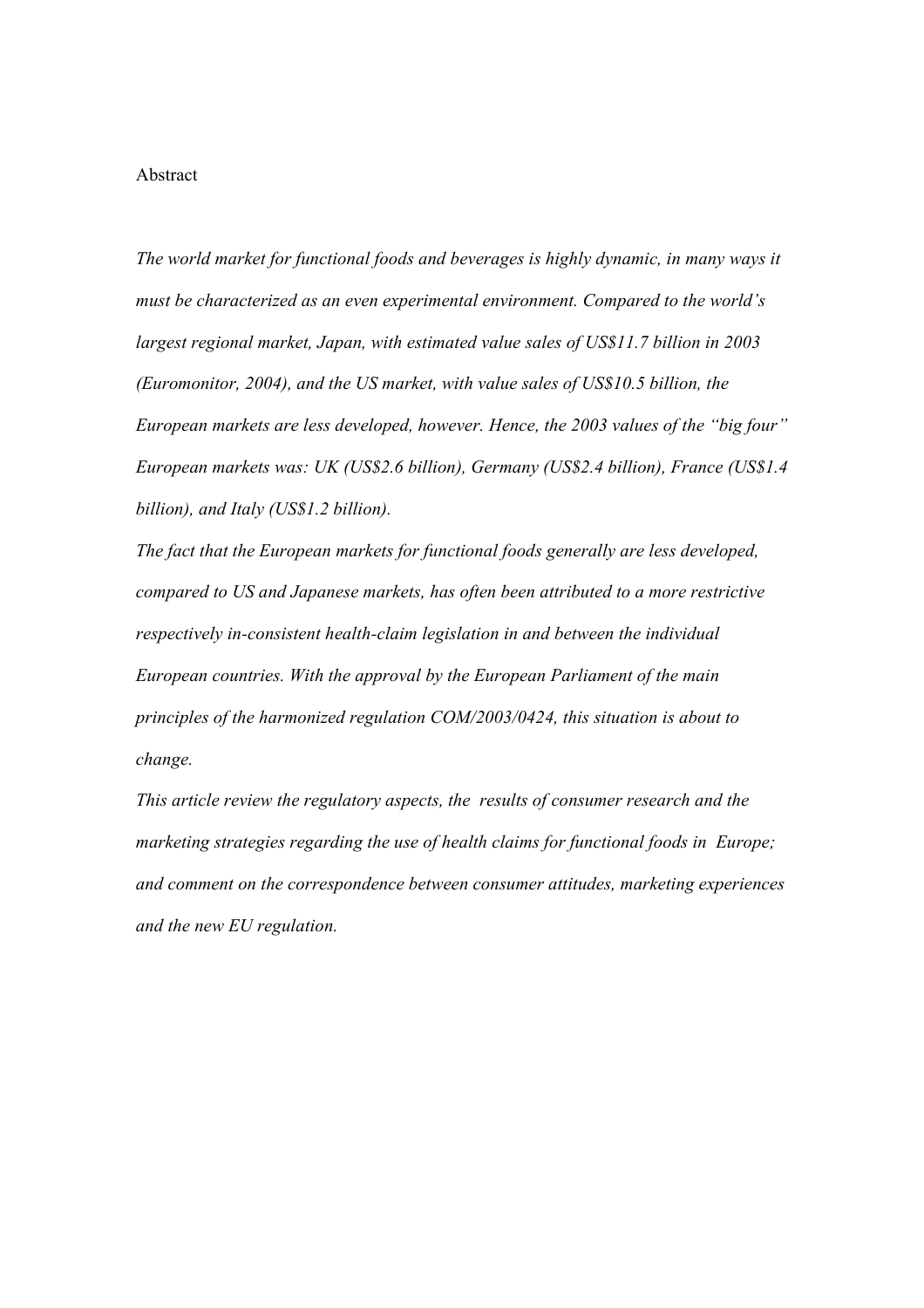## **1. Regulatory Aspects**

Historically, companies attempting to launch a functional food in Europe have faced a host of different legislative frameworks. These regulated the approval of products, the kinds of nutrition information required on labels, and the types of functional and health claims that were allowed in connection with a product, often in a way that was highly inconsistent between the different EU member states. After a first attempt at harmonization which technically prohibits all product-related communications from attributing properties for prevention, treatment or cure of human diseases to food (European Parliament and Council of Europe, 2000), but was not consistently enforced throughout the EU, the situation is about to change again. On July 16, 2003, following a lengthy period of stakeholder consultation process, the European Commission proposed a harmonized regulation COM/2003/0424 on nutrition and health claims made on foods, including dietary supplements (Commission of the European Communities, 2003). In may 2005 The European Parliament approved the demand for nutritional documentation, which has been described as the cornerstone of the proposal.

At the time of writing, it is somewhat difficult to foresee the final wordings of the health claim legislation, not to say when and exactly how the different EU member states will implement it into national law. However, it is possible to anticipate a number of principles which must apply for the national implementations. The first principle is that of a "positive list" of allowed health claims. The current draft of the regulation contains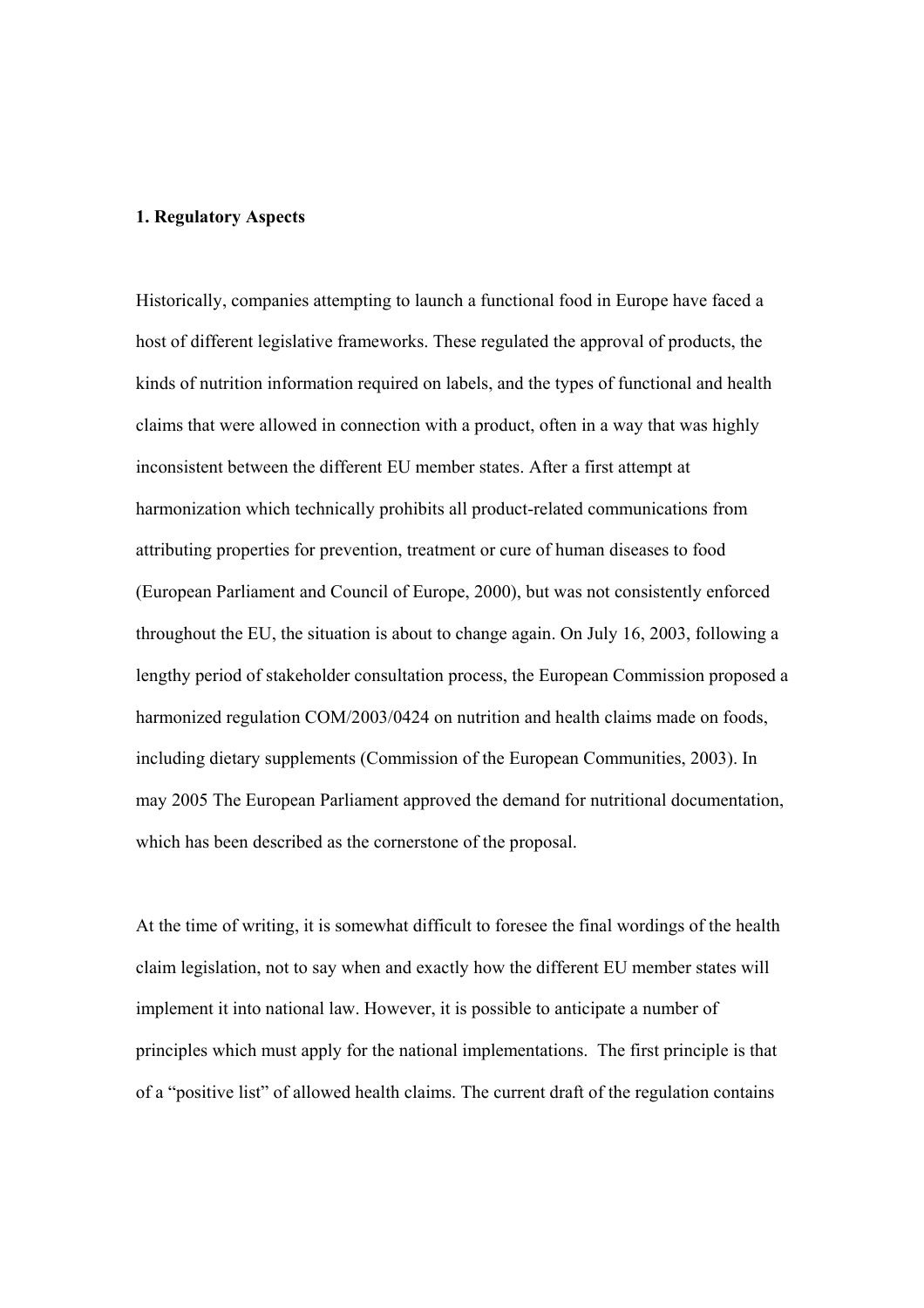definitions and examples; the final list will be published by the European Commission within three years of adoption of the regulation. A distinction will be made between "established" health claims, for which scientific evidence is sufficient and uncontroversial, and "novel" health claims, for which scientific evidence is not as yet sufficient. For novel claims, individual scientific evaluation and pre-marketing approval will be required. Only claims that can be substantiated will be permitted on the EU level after an evaluation by the European Food Safety Authority.

The second principle is that certain types of health claims will not be permitted in product-related communications at all. This concerns all health claims that are not clear, not accurate and meaningful, or cannot be scientifically substantiated. Also, certain types of foods will be excluded altogether from the possibility of making health claims in connection with them, based on their nutritional profiles. The European Commission will publish a list of such foods within 18 months of adoption of the regulation. Candy, and beverages with alcohol content above 1.2% are already included in the list; certain types of energy-dense foods are likely to follow.

The upcoming legislation poses a number of challenges to marketers of functional foods. On the opportunities side, the legislation will substantially reduce the uncertainty faced by producers who in the past often saw themselves at the mercy of a convoluted variety of national regulators with policies ranging from the most laissez-faire to the strictest command-and-control. On the problems side, the upcoming regulation will constrain the positioning strategies that are possible for functional foods. To sum up: What will be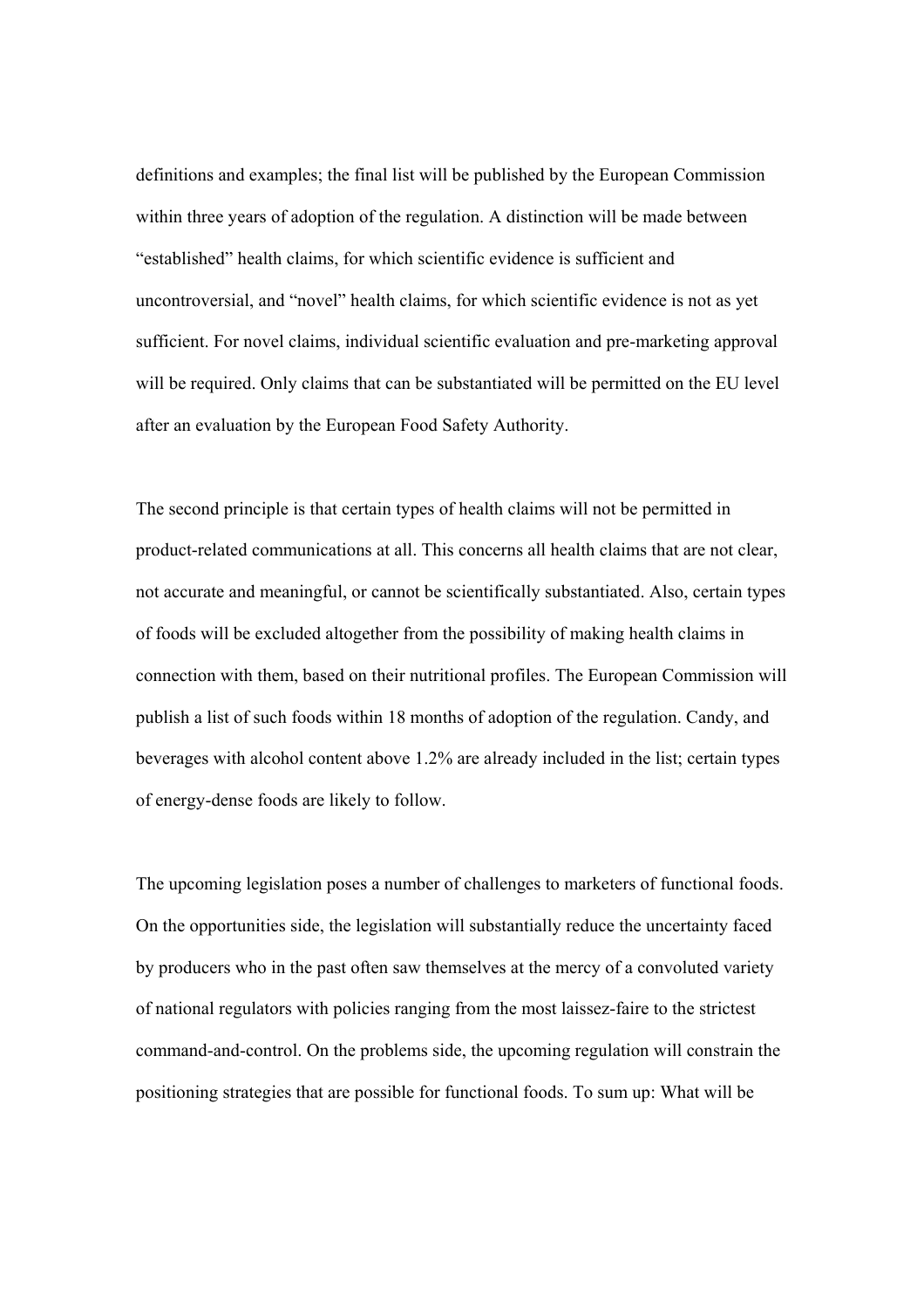allowed in the future are health claims of the narrow, scientific, evidence-based type that, whereas holistic health claims and positioning in terms of general well-being, will not be possible any more. The later is a serious challenge to the current practices and experiences of the marketing strategies for functional foods in Europe.

#### **2. Marketing Practice and Experience**

Since functional foods first became a buzzword in the 1990s, feverish activity has ensued on all levels of both the food chain and the pharmaceuticals supply chain (Brännback, De Heer & Wiklund, 2002; Menrad, 2003).

Analyses of past successes and failures of functional foods suggest, however that the most important factor is the ability to develop and market a high-quality food product. This is the reason why pharmaceuticals companies generally failed to gain a foothold in the functional foods market (Euromonitor, 2004; Menrad, 2003). See also: (Van Cleef, Van Trijp, Luning & Jongen, 2002).

Specifically, a lack of competencies in the optimization of sensory properties of foods, a lack of negotiation power in securing retail distribution for the products, and a lack of experience with attractive pricing and packaging of foods have been made responsible for the failure of high-profile launches such as the Novartis' Aviva range (Euromonitor, 2004; Menrad, 2003).

The second factor in product success or failure has been the use of creative and alternative media strategies, to surpass the health-claim legislation in the most restrictive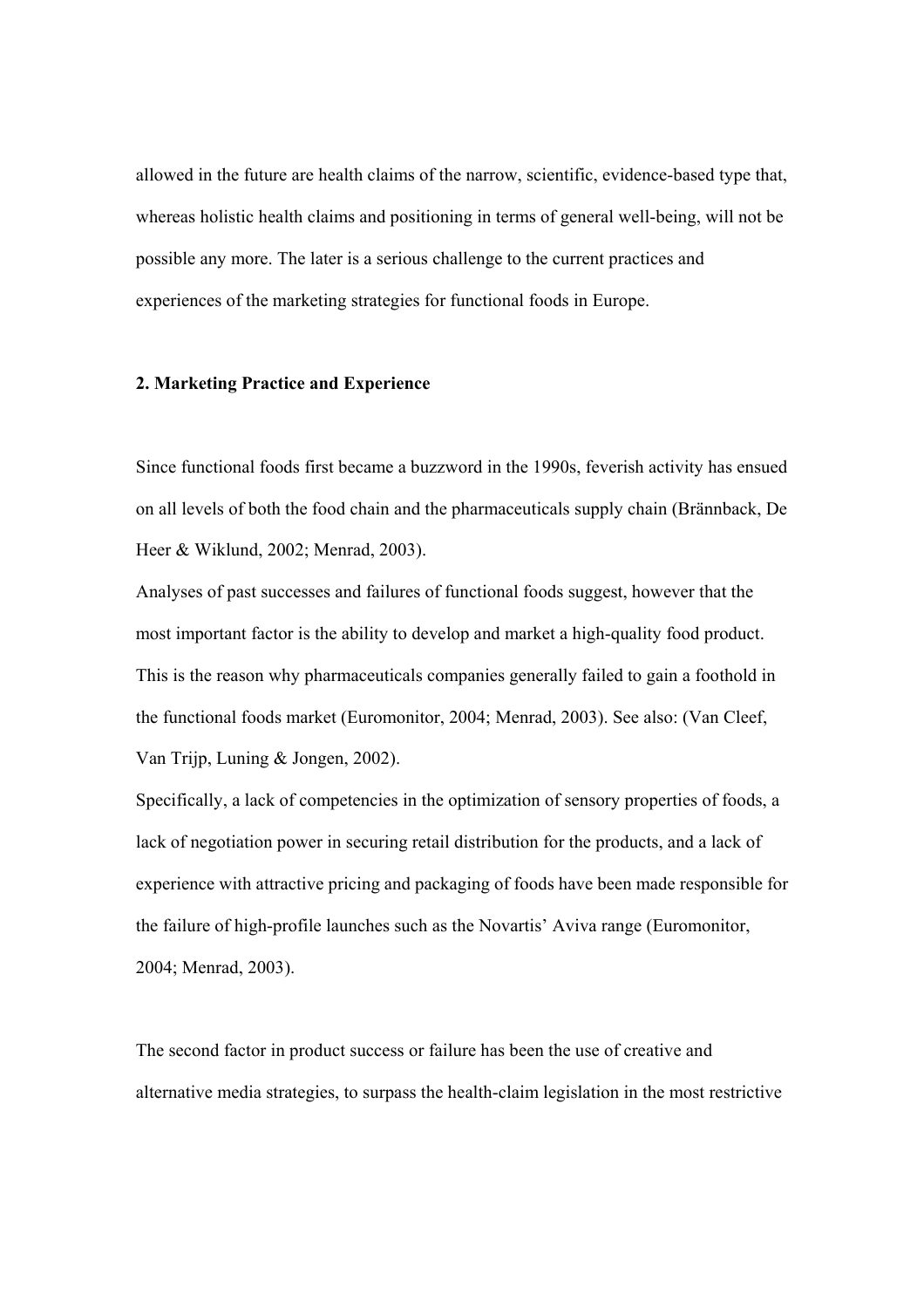EU-member states, eg.: Denmark and (to a smaller extent) Sweden. Hence the successful launches of Gaio youghurt in Denmark and Proviva Fruit-soup in Sweden has been strongly influenced by a strategic combination of mass media advertising conveying holistic well-beeing appeals and press releases luring national media journalists into reporting more specific health claim information, which could not have been legally conveyed by advertising (Bech-Larsen et.al., 2005).

The third factor concerns the positioning of products. Analyses of past launches of functional foods suggest that only those products managed to survive that had sufficient mass-market appeal. These were mainly products for which communications created a holistic health image (e.g., Danone's Actimel), often in a positive framing such as promotion of general well-being and the prolongation of youth. Products with highly specific functional or health claims, appealing only to small market niches, tended to fail (Euromonitor, 2004), particularly when communications used a negative or too scientific framing such as the prevention of specific diseases. It may seem paradoxical that, the more "evidence-based" a functional claim is, the less likely it is to appeal to the consumer market. However, qualitative research suggests that consumers do not generally have the necessary background knowledge to evaluate specific functional claims and relate them to their personal health unless they, or a person very close to them, have been diagnosed with the disease or nutrition problem in question (Hagemann & Scholderer, 2004; Holm, Brombach, Jansson & Murcott, submitted; also see Verbeke, in press).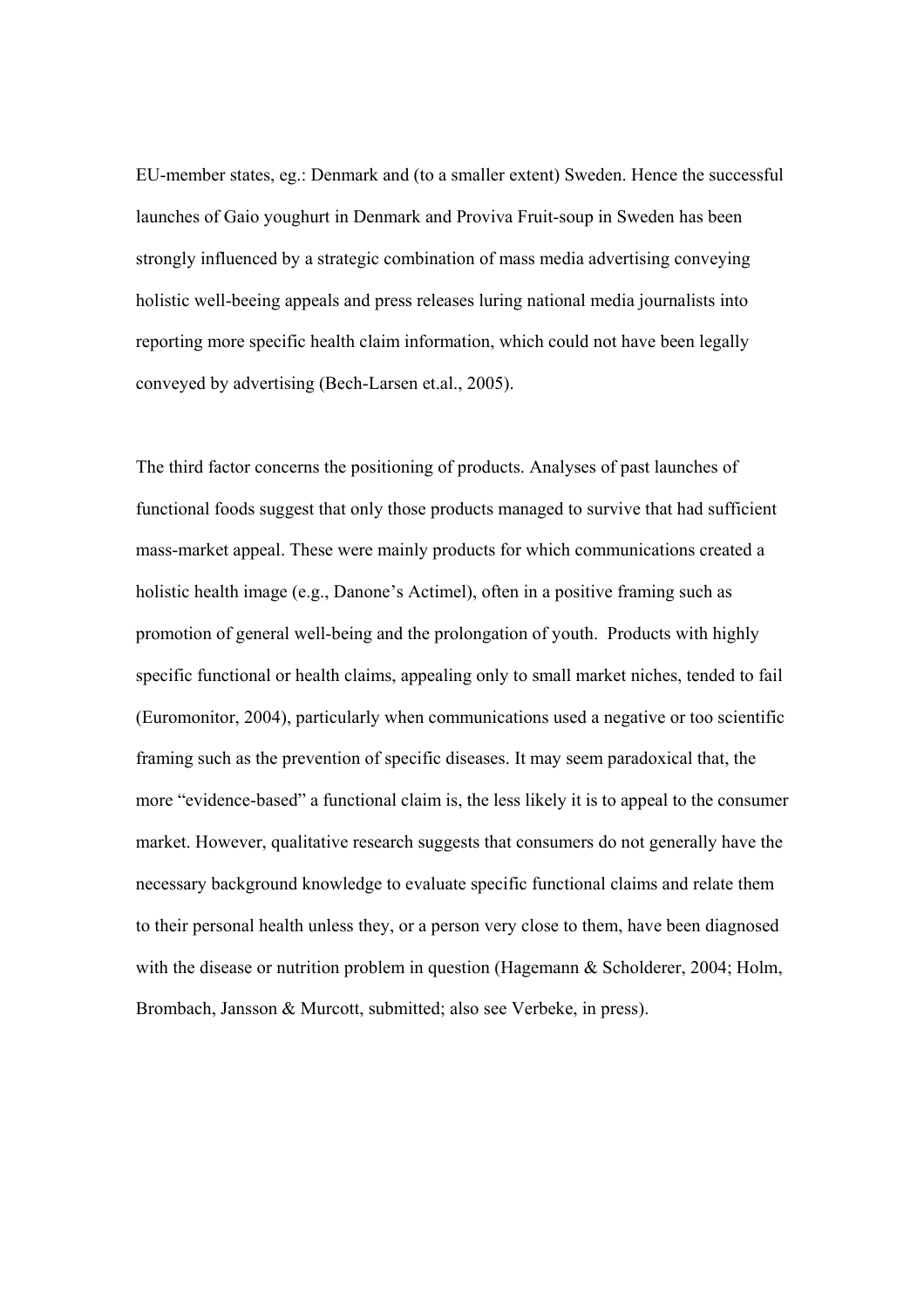#### **3. Consumer Research on Health Claims**

Although consumer acceptance has regularly being identified as the decisive factor in the successful marketing of functional foods, surprisingly little research has actually been conducted on this. Up until now, no more than ten articles have been published in peerreviewed journals that empirically investigated European consumers' acceptance of functional foods. This "quality" research is complemented by a substantially larger amount of "grey" literature and an even higher number of opinion pieces and overview articles that in one or another way refer to consumer acceptance, but do not actually report original data (for reviews, see Frewer, Scholderer & Lambert, 2003; Menrad, 2003).

A central concept in much of this research is the general health orientation of consumers. As already found in studies of US consumers (e.g., Gilbert, 2000), general health orientation varies systematically as a function age and gender. Women tend to be slightly more health-oriented than men, and middle-aged and elderly consumers tend to be substantially more health-oriented than younger consumers, which is usually mirrored by similar patterns in awareness of functional foods and intentions to buy functional foods (Bech-Larsen & Grunert, 2003; Poulsen, 1999; Urala & Lähteenmäki, in press; Verbeke, in press). Multivariate analyses suggest that the reason behind women's higher awareness of health issues is the heightened responsibility they feel for the well-being of other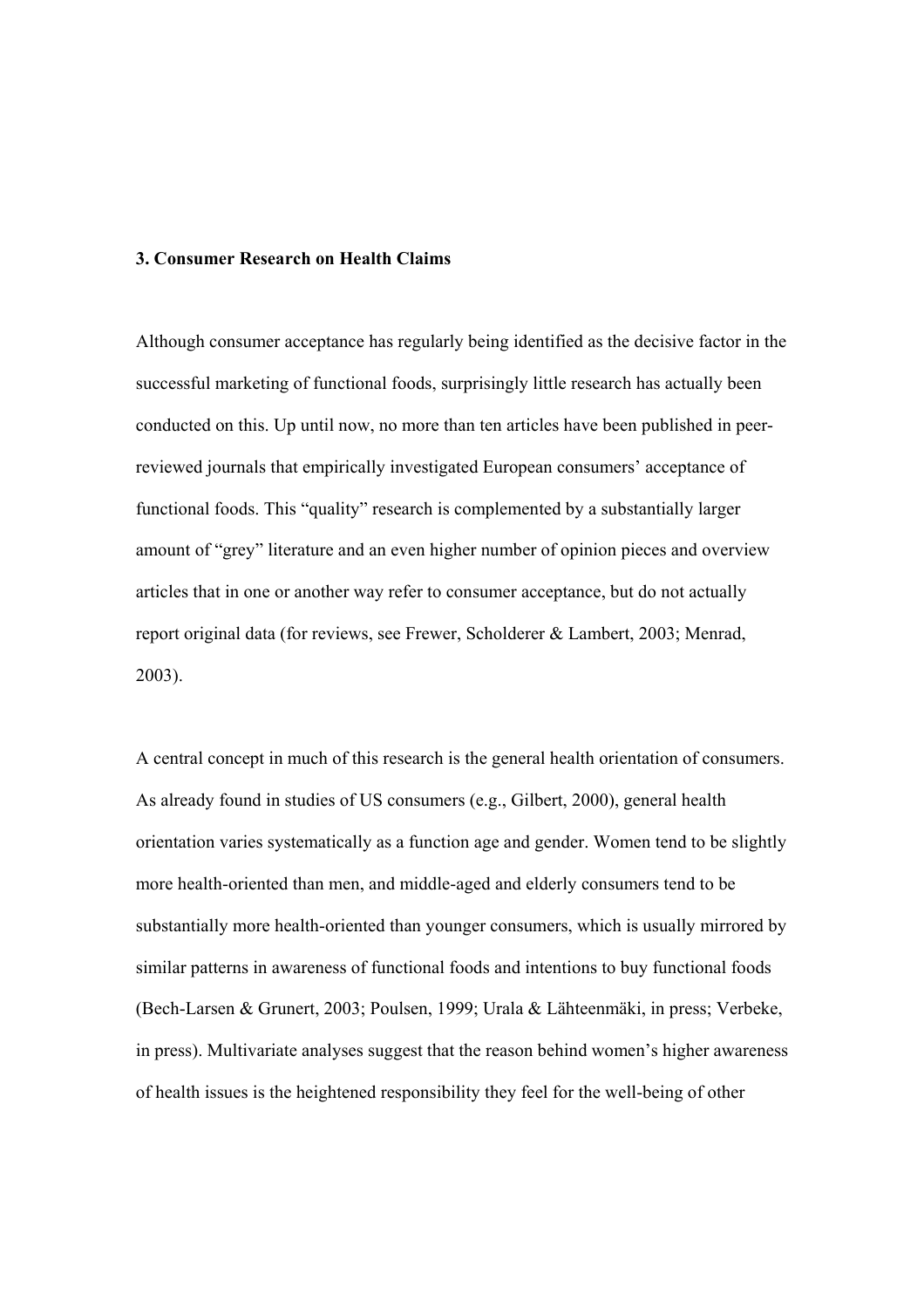family members (related to the still dominant role of women as the main purchasers of foods in a household), and that middle-aged and elderly consumers are more aware of health issues simply because they, or members of their immediate social environment, are much more likely to be diagnosed with a lifestyle-related disease than are younger consumers (Verbeke, in press), a situation which helps overcome the phenomenon known as "optimistic bias" in the health behavior literature, that is, people's general tendency to see only others at risk from lifestyle diseases, but not themselves (Frewer, Scholderer & Lambert, 2003).

A second finding is that functional ingredients with a well-established and broadly appealing health image are much more likely to be accepted by consumers than functional ingredients which are unfamiliar or appeal only to consumers with rather advanced medical or nutrition knowledge (Bech-Larsen & Grunert, 2003; Menrad, 2003; Poulsen, 1999; Urala & Lähteenmäki, in press). Hence, it is much easier to gain consumer acceptance for a functional food that is enriched with compounds that are wellknown for their health benefits (such as calcium, Vitamin C, or omega-3 PUFAs) than it is for compounds that are practically unknown to the general public (such as selenium or xylitol).

A third finding is that consumers do not always perceive a "match" in functional foods between the carrier food and the functional ingredient it is enriched with (Bech-Larsen & Grunert, 2003; Urala & Lähteenmäki, 2003; Urala & Lähteenmäki, in press). The main reason behind this is that consumers expect off-flavors in foods when they are enriched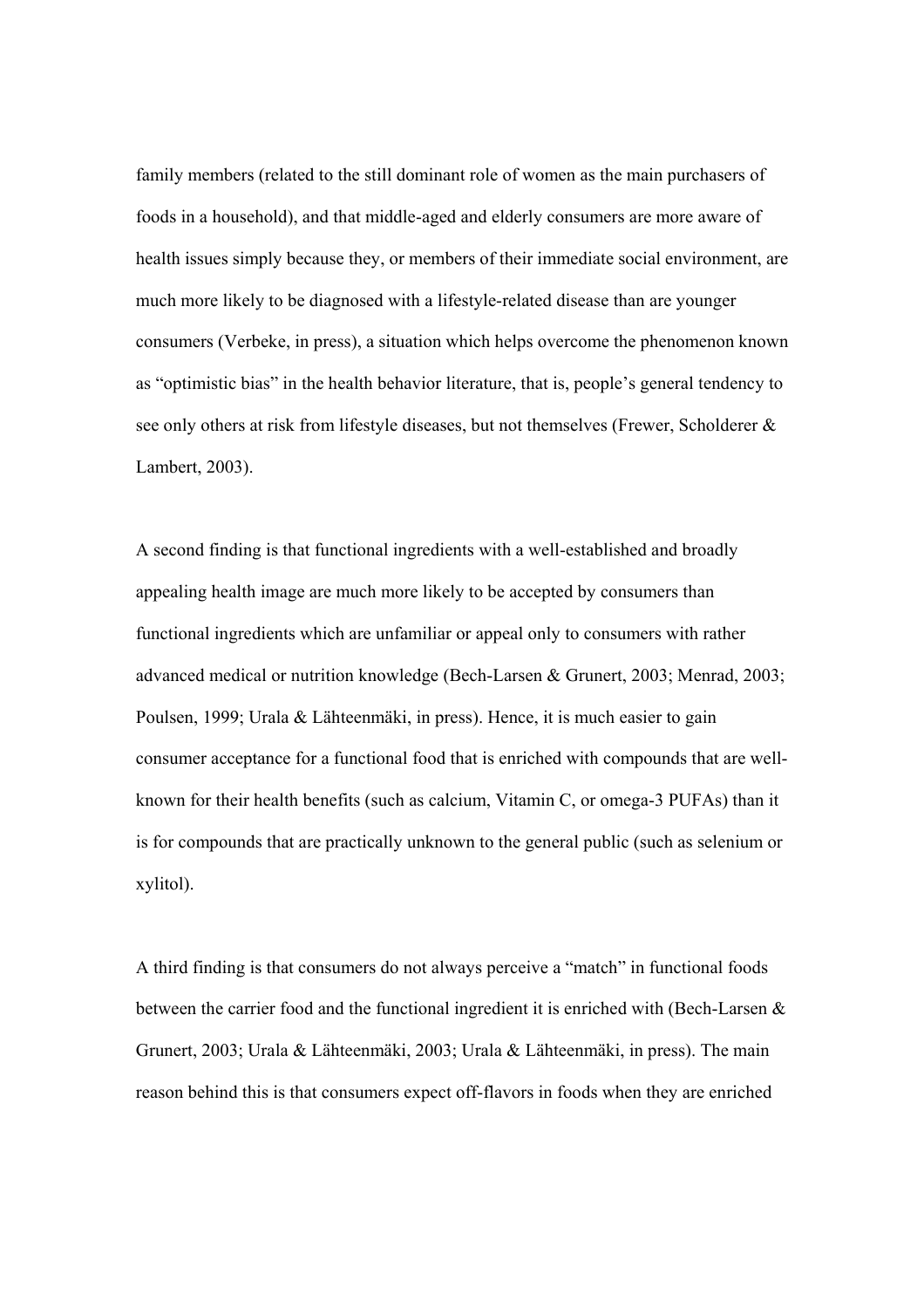with ingredients that prompt a sensory expectation which is incompatible with the carrier food (e.g., when a fruit yoghurt is enriched with omega-3 PUFAs extracted from fish oil; Bech-Larsen & Grunert, 2003; Luckow & Delahunty, 2004a; Luckow & Delahunty, 2004b; Tuorila & Cardello, 2002). This adds to the general observation that only very few consumers are willing to buy functional foods which are inferior in taste to their nonfunctional counterparts (e.g., Euromonitor, 2004; Menrad, 2002; Urala & Lähteenmäki, in press; Verbeke, in press). As a rule, consumers seem to evaluate functional foods first and foremost as foods. Functional benefits may provide added value to consumers but cannot outweigh the sensory properties of foods.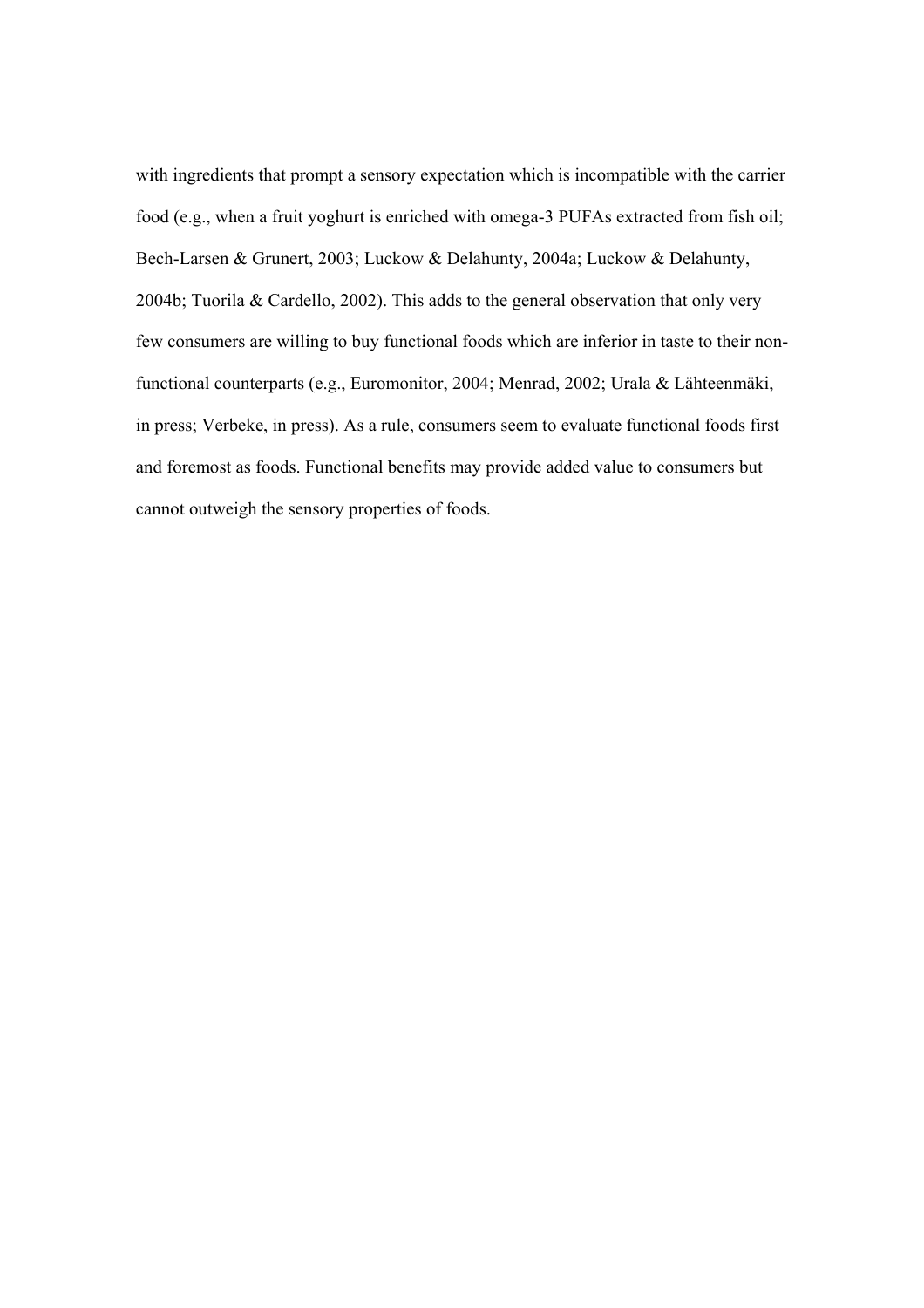#### **4. Marketing Implications of EU-legislation and Consumer Attitudes**

From the product market experiences and consumer research reviewed above, it becomes clear that the successful marketing of functional foods requires skills and resources that go far beyond the capabilities of many companies attempting to enter the market. The review also reveals that the upcoming EU-legislation that is focusing on specific health claims, which can be scientifically proved and at the same time outlawing claims of the holistic-well being types, are at stakes with current marketing practices as well as consumer preferences.

If claims as those which will be allowed in the new EU-legislation are to be developed into an effective tool for the marketing of functional foods, extensive groundwork will be required. Health education activities will be necessary that can provide consumers with the background knowledge which they need in order to evaluate the relevance of a specific claim for their personal health. Such activities require enormous resources and may yield effects only after considerable amounts of time; hence, joint efforts by several actors in the food chain and public health administrations will be needed in order to reach a critical mass.

As regards the strategic use of a combination of advertising and other promotional tools and media (the third factor determining past success and failure for functional foods) it is likely that picture will turn upside down. Hence the positioning in terms of holistic wellbeing claims that was so successful in the past, but to be forbidden in product-related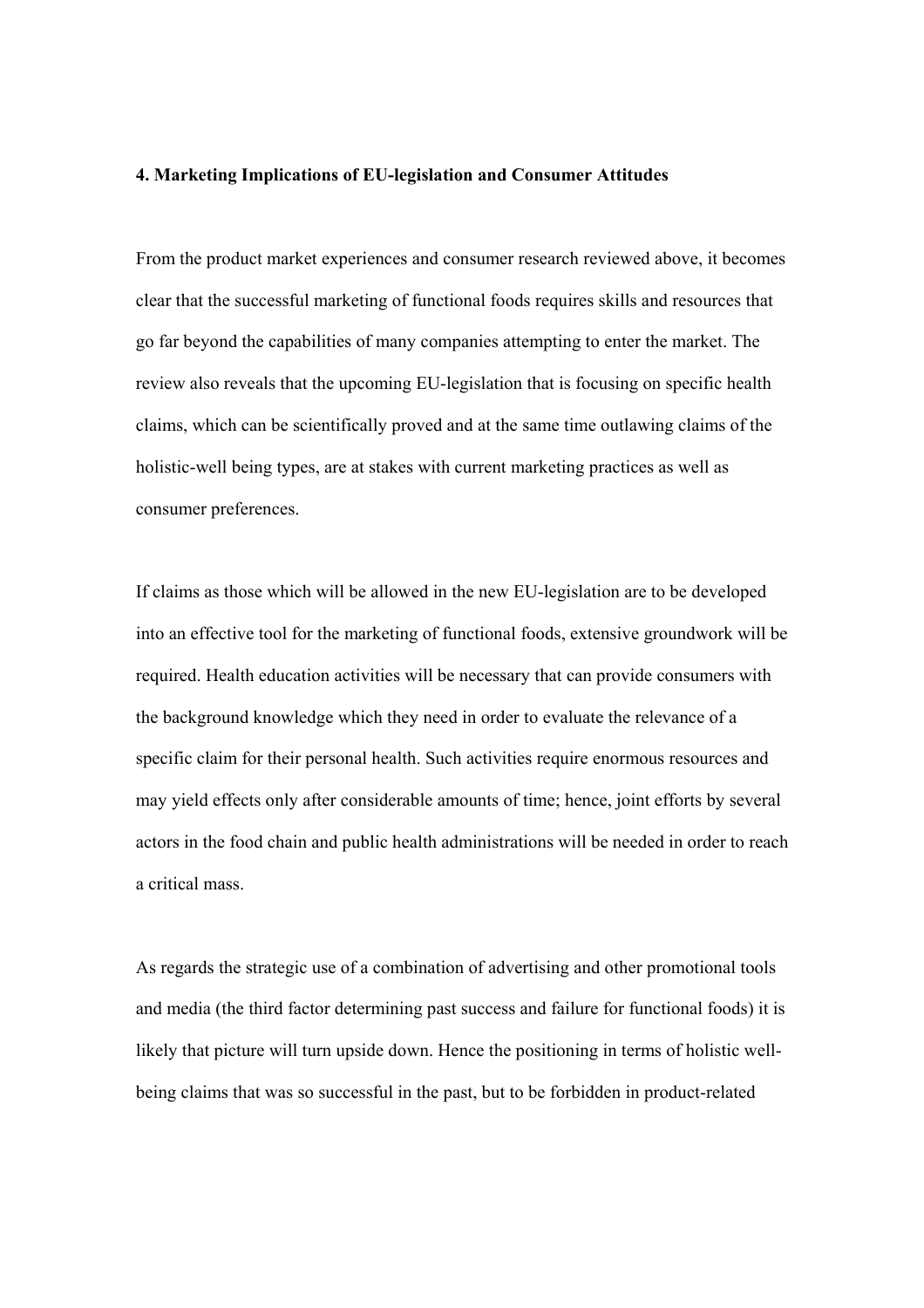communications in the future is not likely to disappear. It can be expected that such claims will be communicated more or less exclusively through other channels, utilizing means which are classically associated with public relations and generic promotion activities rather than product advertising.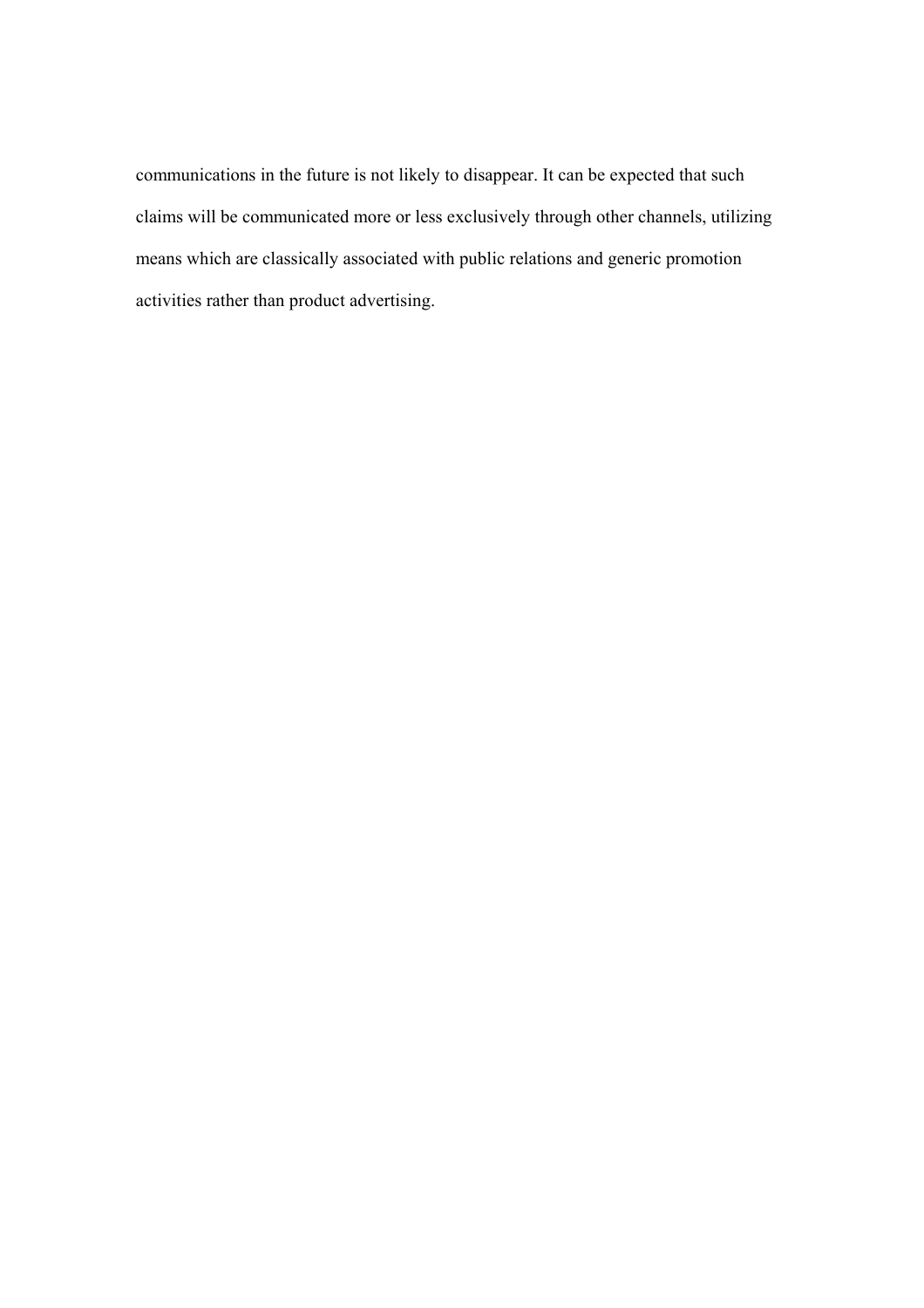### **References**

Euromonitor. The world market for functional food and beverages. *Euromonitor*:

London, 2004; 278 pp.

Frewer, L.; Scholderer, J.; Lambert, N. Consumer acceptance of functional foods: issues for the future. *British Food Journal* **2003**, *105,* 714-731.

Menrad, K. Market and marketing of functional foods in Europe. Journal of Food Engineering **2003**, *56,* 181-188.

Gilbert, L. Marketing functional foods: how to reach you target audience. AgBioForum **2000**, *3* (1), 20-38.

Bech-Larsen, T & Grunert, K.G. (2003) The perceived healthiness of functional foods in Denmark, Finland and the United States; *Appetite,* 40, 9-14.

Bech-Larsen, T., Grunert, K.G. Agerhem, H. & Fjelkner-Modig, S. (2005). Interactive effects of commercial and news media information on consumers' acceptance of

probiotic foods. In: Bjerke. R , Kunoe, G & Thjomoe, H.M. *Conference Proceedings:* 

*Abstract of Papers Presented at the Icoria Conference.* Oslo: Norwegian School of Management. ISBN: 82-7042-642-3

Poulsen, J. *Danish consumers' attitudes towards functional foods;* MAPP Working Paper No. 62; Aarhus School of Business: Aarhus, 1999.

Urala, N.; Lähteenmäki, L. Attitudes behind consumers' willingness to use functional foods. Food Quality and Preference *in press*.

Verbeke, W. Consumer acceptance of functional foods: socio-demographic, cognitive and attitudinal determinants. Food Quality and Preference *in press*.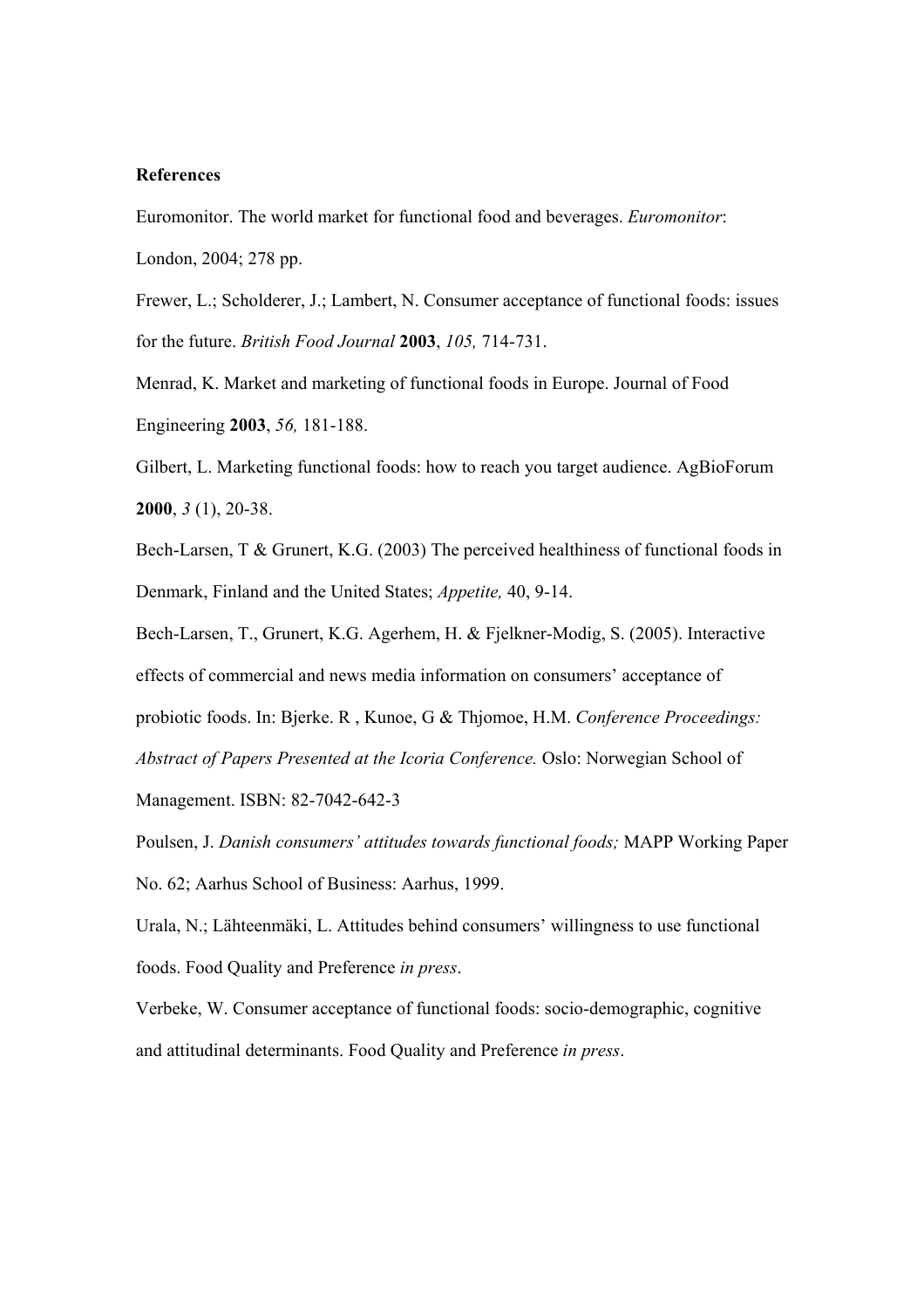Bech-Larsen, T.; Grunert, K.G. The perceived healthiness of functional foods: a conjoint study of Danish, Finnish and American consumers' perception of functional foods. Appetite **2003**, *40,* 9-1

Tuorila, H.; Cardello, A.V. Consumer esponses to an off-flavor in juice in the presence of specific health claims. Food quality and Preference **2002**, *13,* 561-569.

Luckow, T.; Delahunty, C. Which juice is 'healthier'? A consumer study of probiotic non-dairy juice drinks. Food Quality and Preference **2004**, *15,* 751-759.

Luckow, T.; Delahunty, C. Consumer acceptance of orange juice containing functional ingredients. Food Research International **2004**, *37,* 805-81

Urala, N.; Lähteenmäki, L. Reasons behind consumers' willingness to use functional foods. Nutrition & Food Science **2003**, *33,* 148-158.

Brännback, M.; De Heer, A.J.; Wiklund, P. The convergence of the pharmaceutical and the food indurty through functional food: strategic change and business opportunity or an illusion? Pharmaceuticals Policy and Law **2002**, *5,* 63-78.

Van Cleef, E.; Van Trijp, H.; Luning, P.; Jongen, W.M.F. Consumer-oriented functional food development: how well do functional disciplines reflect the 'voice of the

consumer'? Trends in Food Science & Technology **2002,** *13,* 93-101.

van Trijp and van der Lans . Consumer perceptions of nutrition and health claims (submitted to Appetite)

Hagemann, K.; Scholderer, J. *Mental models of the benefits and risks of novel foods;*

MAPP Project Paper No. 05/2004; Aarhus School of Business: Aarhus, 2001.

Holm, L.; Brombach, C.; Jansson, S.; Murcott, A. Lay conceptions of food and health – evidence from qualitative interviews with parents of teenage children. Appetite *submitted*.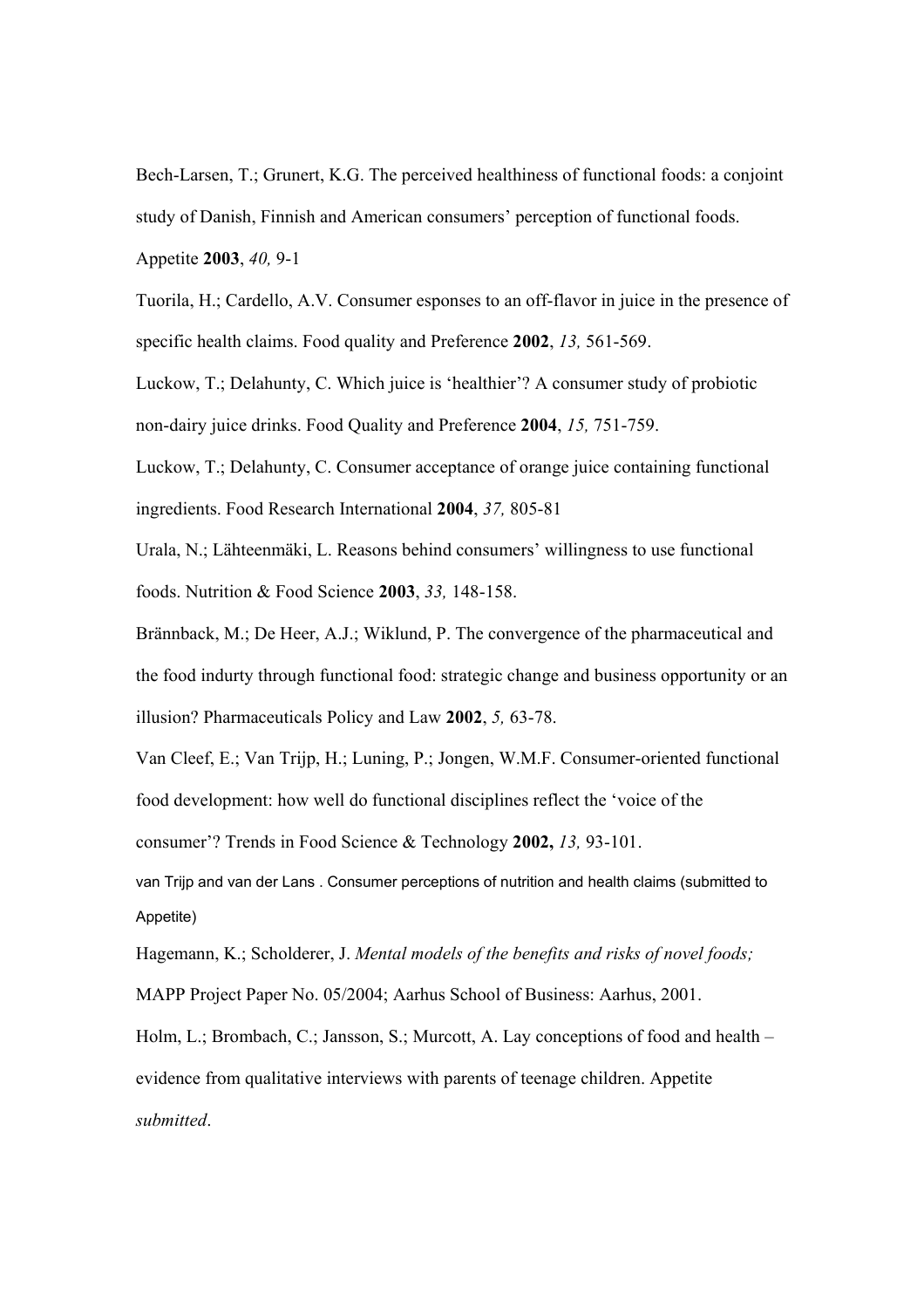European Parliament and Council of Europe. *Directive 2000/13/EC of the European Parliament and of the Council of 20 March 2000 on the approximation of the laws of the Member States relating to the labelling, presentation and advertising of foodstuffs for sale to the ultimate consumer;* Official Journal L 109 of 6.05.2001. Office for Official Publications of the European Communities: Luxembourg, 2001.

Commission of the European Communities. *Proposal for a regulation of the European Parliament and of the Council on nutrition and health claims made on foods;*

COM/2003/0424; Commission of the European Communities: Brussels, 2003.